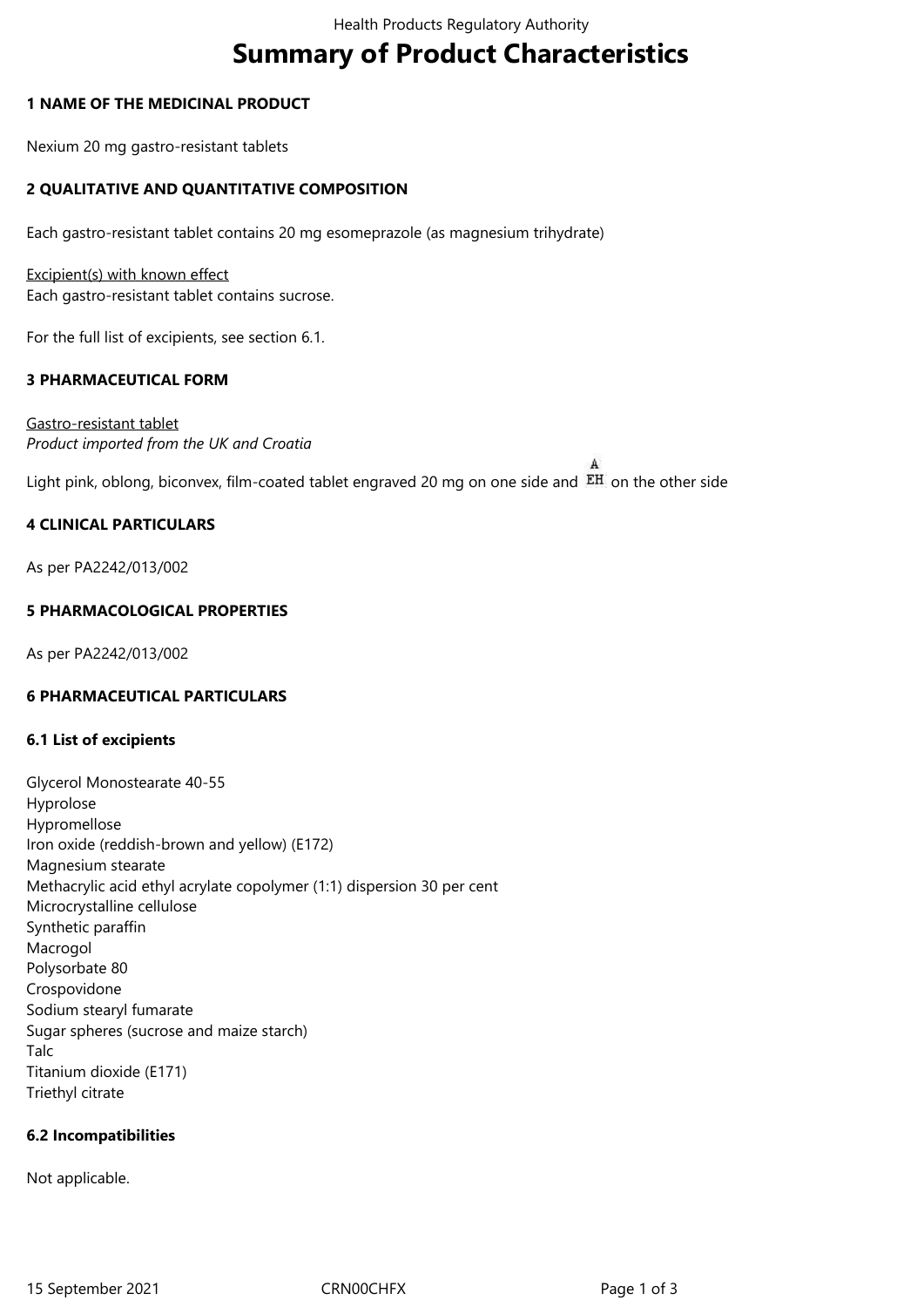#### **6.3 Shelf life**

The shelf life expiry date of this product shall be the date shown on the container and outer package of the product on the market in the country of origin.

# **6.4 Special precautions for storage**

#### **Product imported from the United Kingdom:**

Do not store above 30°C. Store in the original package.

# **Product imported from Croatia:**

Do not store above 30°C. Store in the original package in order to protect from moisture.

# **6.5 Nature and contents of container**

# **Product imported from the United Kingdom:**

Blister packs in wallets of 14 tablets, in an overlabelled outer carton, each containing 2 wallets (28 tablets).

# **Product imported from Croatia:**

Blisters of 28 gastro-resistant tablets

# **6.6 Special precautions for disposal and other handling**

No special requirements for disposal. *Administration through gastric tube*

1. Put the tablet into an appropriate syringe and fill the syringe with approximately 25 ml water and approximately 5 ml air. For some tubes, dispersion in 50 ml water is needed to prevent the pellets from clogging the tube.

2. Immediately shake the syringe for approximately 2 minutes to disperse the tablet.

3. Hold the syringe with the tip up and check that the tip has not clogged.

4. Attach the syringe to the tube whilst maintaining the above position.

5. Shake the syringe and position it with the tip pointing down. Immediately inject 5-10 ml into the tube. Invert the syringe after injection and shake (the syringe must be held with the tip pointing up to avoid clogging of the tip).

6. Turn the syringe with the tip down and immediately inject another 5 – 10 ml into the tube. Repeat this procedure until the syringe is empty.

7. Fill the syringe with 25 ml of water and 5 ml of air and repeat step 5 if necessary to wash down any sediment left in the syringe. For some tubes, 50 ml water is needed.

# **7 PARALLEL PRODUCT AUTHORISATION HOLDER**

Merit Pharmaceuticals Limited Unit C4/C3 Metropoint Point Business Park Kettles Lane Swords Co Dublin K67 RH92 Ireland

# **8 PARALLEL PRODUCT AUTHORISATION NUMBER**

PPA23080/003/001

# **9 DATE OF FIRST AUTHORISATION/RENEWAL OF THE AUTHORISATION**

Date of first authorisation: 28<sup>th</sup> May 2010